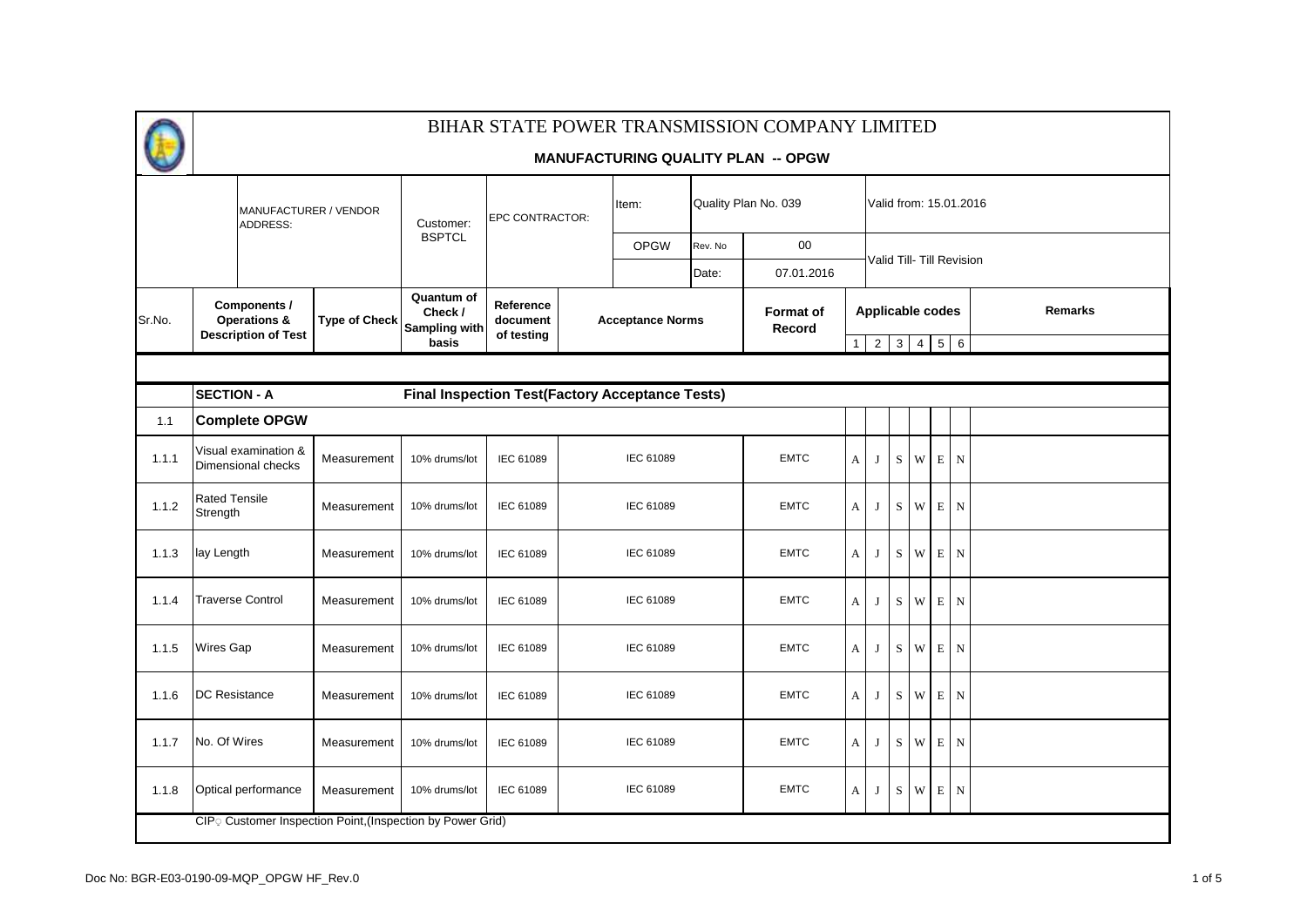### **MANUFACTURING QUALITY PLAN -- OPGW**

|        | <b>MANUFACTURER / VENDOR</b><br><b>ADDRESS:</b>                       |                                            | Customer:                      |                                                        | EPC CONTRACTOR:                     |                                                                                        | Item:                                                    |                                   | Quality Plan No. 039 |   |                                                     | Valid from: 15.01.2016 |             |             |                |  |  |  |  |
|--------|-----------------------------------------------------------------------|--------------------------------------------|--------------------------------|--------------------------------------------------------|-------------------------------------|----------------------------------------------------------------------------------------|----------------------------------------------------------|-----------------------------------|----------------------|---|-----------------------------------------------------|------------------------|-------------|-------------|----------------|--|--|--|--|
|        |                                                                       |                                            |                                | <b>BSPTCL</b>                                          |                                     |                                                                                        | <b>OPGW</b>                                              | Rev. No                           | 00                   |   |                                                     |                        |             |             |                |  |  |  |  |
|        |                                                                       |                                            |                                |                                                        |                                     |                                                                                        |                                                          | Date:                             | 07.01.2016           |   | Valid Till- Till Revision                           |                        |             |             |                |  |  |  |  |
| Sr.No. | Components /<br><b>Operations &amp;</b><br><b>Description of Test</b> |                                            | <b>Type of Check</b>           | Quantum of<br>Check /<br><b>Sampling</b><br>with basis | Reference<br>document<br>of testing |                                                                                        | <b>Acceptance Norms</b>                                  | <b>Format of</b><br><b>Record</b> |                      |   | <b>Applicable codes</b><br>$1 \mid 2 \mid 3 \mid 4$ |                        |             | $5 \quad 6$ | <b>Remarks</b> |  |  |  |  |
|        | <b>SECTION - A</b>                                                    |                                            |                                |                                                        |                                     |                                                                                        | <b>Final Inspection Test(Factory Acceptance Tests)</b>   |                                   |                      |   |                                                     |                        |             |             |                |  |  |  |  |
| 1.2    |                                                                       |                                            | Individual AI Clad Steel Wires |                                                        |                                     |                                                                                        |                                                          |                                   |                      |   |                                                     |                        |             |             |                |  |  |  |  |
| 1.2.1  |                                                                       | Visual examination &<br>Dimensional checks | Measurement                    | 10% drums/lot                                          | IEC 61232                           | BSPTCL Specification, relevant std &<br>approved Drawing                               | <b>EMTC</b>                                              | A                                 |                      | S | W                                                   | E                      | N           |             |                |  |  |  |  |
| 1.2.2  |                                                                       | Tensile Strength                           | Measurement                    | 10% drums/lot                                          | IEC 61232                           | <b>BSPTCL Specification, relevant std &amp;</b><br>approved Drawing                    | <b>EMTC</b>                                              | A                                 | J                    | S | W                                                   | E                      | N           |             |                |  |  |  |  |
| 1.2.3  | <b>Twist Test</b>                                                     |                                            | Measurement                    | 10% drums/lot                                          | IEC 61232                           |                                                                                        | BSPTCL Specification, relevant std &<br>approved Drawing | (as applicable)                   | <b>EMTC</b>          | A |                                                     | S                      | W           | $\mathbf E$ | $\mathbf N$    |  |  |  |  |
| 1.2.4  | Tension at 1%<br>Extension                                            |                                            | Measurement                    | 10% drums/lot                                          | IEC 61232                           |                                                                                        | BSPTCL Specification, relevant std &<br>approved Drawing | (as applicable)                   | <b>EMTC</b>          | A |                                                     | S                      | W           | E           | N              |  |  |  |  |
| 1.2.5  | <b>IDC</b> Resistance                                                 |                                            | Measurement                    | 10% drums/lot                                          | IEC 61232                           |                                                                                        | BSPTCL Specification, relevant std &<br>approved Drawing | (as applicable)                   | <b>EMTC</b>          | A | J                                                   | S                      | W           | E N         |                |  |  |  |  |
| 1.2.6  | <b>Wrapping Test</b>                                                  |                                            | Measurement                    | 10% drums/lot                                          | IEC 61232                           | <b>BSPTCL Specification, relevant std &amp;</b><br>approved Drawing<br>(as applicable) |                                                          |                                   | <b>EMTC</b>          | A | $\bf{I}$                                            | S                      | W           | E           | N              |  |  |  |  |
| 1.2.7  | Elongation                                                            |                                            | Measurement                    | 10% drums/lot                                          | IEC 61232                           | BSPTCL Specification, relevant std &<br>approved Drawing                               | <b>EMTC</b>                                              | A                                 | J                    | S | W                                                   | E                      | $\mathbf N$ |             |                |  |  |  |  |

CIP ַ Customer Inspection Point,(Inspection by BSPTCL)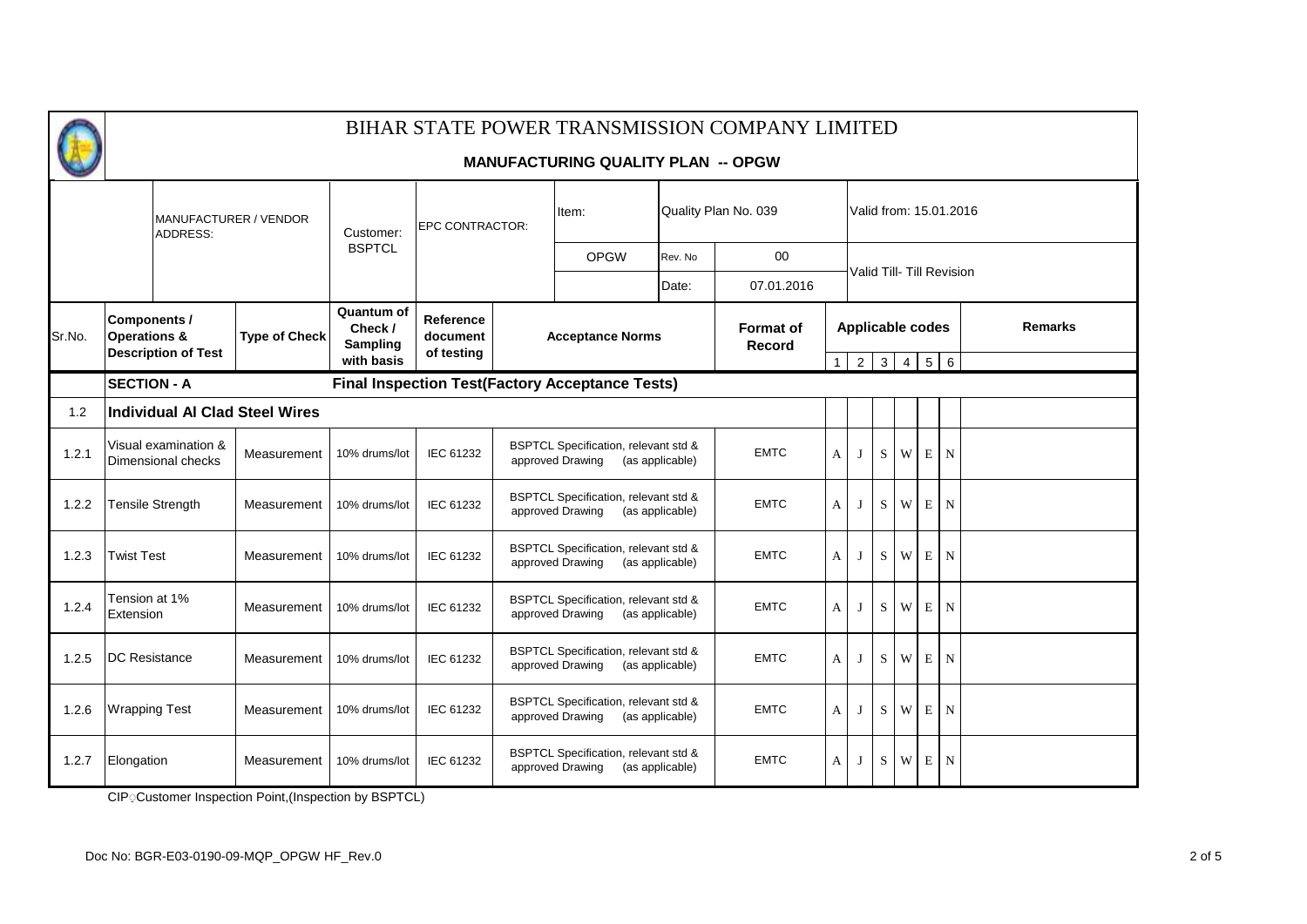

#### **MANUFACTURING QUALITY PLAN -- OPGW**

|        | MANUFACTURER / VENDOR<br>ADDRESS:                                     |  |                      | Customer:                                              | EPC CONTRACTOR:                     |                                                                                        | Item:                                                              |                            | Quality Plan No. 039 |                           |          |                 |                |   | Valid from: 15.01.2016 |  |  |
|--------|-----------------------------------------------------------------------|--|----------------------|--------------------------------------------------------|-------------------------------------|----------------------------------------------------------------------------------------|--------------------------------------------------------------------|----------------------------|----------------------|---------------------------|----------|-----------------|----------------|---|------------------------|--|--|
|        |                                                                       |  |                      | <b>BSPTCL</b>                                          |                                     |                                                                                        | <b>OPGW</b>                                                        | Rev. No                    | 00                   |                           |          |                 |                |   |                        |  |  |
|        |                                                                       |  |                      |                                                        |                                     |                                                                                        |                                                                    | Date:                      | 07.01.2016           | Valid Till- Till Revision |          |                 |                |   |                        |  |  |
| Sr.No. | Components /<br><b>Operations &amp;</b><br><b>Description of Test</b> |  | <b>Type of Check</b> | Quantum of<br>Check /<br>Sampling                      | Reference<br>document<br>of testing |                                                                                        | <b>Acceptance Norms</b>                                            | <b>Format of</b><br>Record |                      | <b>Applicable codes</b>   |          |                 |                |   | <b>Remarks</b>         |  |  |
|        |                                                                       |  |                      | with basis                                             |                                     |                                                                                        |                                                                    |                            |                      | $\mathbf{1}$              |          | $2 \mid 3 \mid$ | $\overline{4}$ |   | $5 \quad 6$            |  |  |
|        | <b>SECTION - A</b>                                                    |  |                      | <b>Final Inspection Test(Factory Acceptance Tests)</b> |                                     |                                                                                        |                                                                    |                            |                      |                           |          |                 |                |   |                        |  |  |
| 1.3    | <b>Optical Fiber</b>                                                  |  |                      |                                                        |                                     |                                                                                        |                                                                    |                            |                      |                           |          |                 |                |   |                        |  |  |
| 1.3.1  | <b>Attenuation Coefficient</b><br>and length verification             |  | Measurment           | 10% drums/lot                                          | IEC 60793-1-<br>40                  | <b>BSPTCL Specification, relevant std &amp;</b><br>approved Drawing<br>(as applicable) |                                                                    |                            | <b>EMTC</b>          | A                         | J        | S               | W              |   | E N                    |  |  |
| 1.3.2  | Attenuation at water<br>Peak                                          |  | Measurment           | 10% drums/lot                                          | <b>ITU-T. G652</b>                  | approved Drawing                                                                       | <b>BSPTCL Specification, relevant std &amp;</b><br>(as applicable) | <b>EMTC</b>                | A                    | $\bf{J}$                  | S.       | W               | E              | N |                        |  |  |
| 1.3.3  | <b>Point Discontinuity</b>                                            |  | Measurement          | 10% drums/lot                                          | IEC 60793-1-<br>40                  | approved Drawing                                                                       | <b>BSPTCL Specification, relevant std &amp;</b>                    | (as applicable)            | <b>EMTC</b>          | A                         | $\bf{J}$ | S               | W              | E | $\mathbf N$            |  |  |
| 1.3.4  | <b>Chromatic Dispersion</b>                                           |  | Measurement          | 10% drums/lot                                          | IEC 60793-1-<br>42                  | approved Drawing                                                                       | <b>BSPTCL Specification, relevant std &amp;</b>                    | (as applicable)            | <b>EMTC</b>          | A                         | $\bf{J}$ | S.              | W              | E | $\mathbf N$            |  |  |
| 1.3.5  | *Core-Clad<br><b>Concentricity Error</b>                              |  | Measurement          | 10% drums/lot                                          | IEC 60793-1-<br>20                  | <b>BSPTCL Specification, relevant std &amp;</b><br>approved Drawing<br>(as applicable) |                                                                    |                            | <b>EMTC</b>          | A                         | $\bf{J}$ | S               | W              | E | $\mathbf N$            |  |  |
| 1.3.6  | *Cladding Diameter                                                    |  | Measurement          | 10% drums/lot                                          | IEC 60793-1-<br>20                  | approved Drawing                                                                       | <b>BSPTCL Specification, relevant std &amp;</b><br>(as applicable) | <b>EMTC</b>                | A                    | $\bf{J}$                  | S        | W               | $\mathbf E$    | N |                        |  |  |

CIP 
Customer Inspection Point, (Inspection by BSPTCL)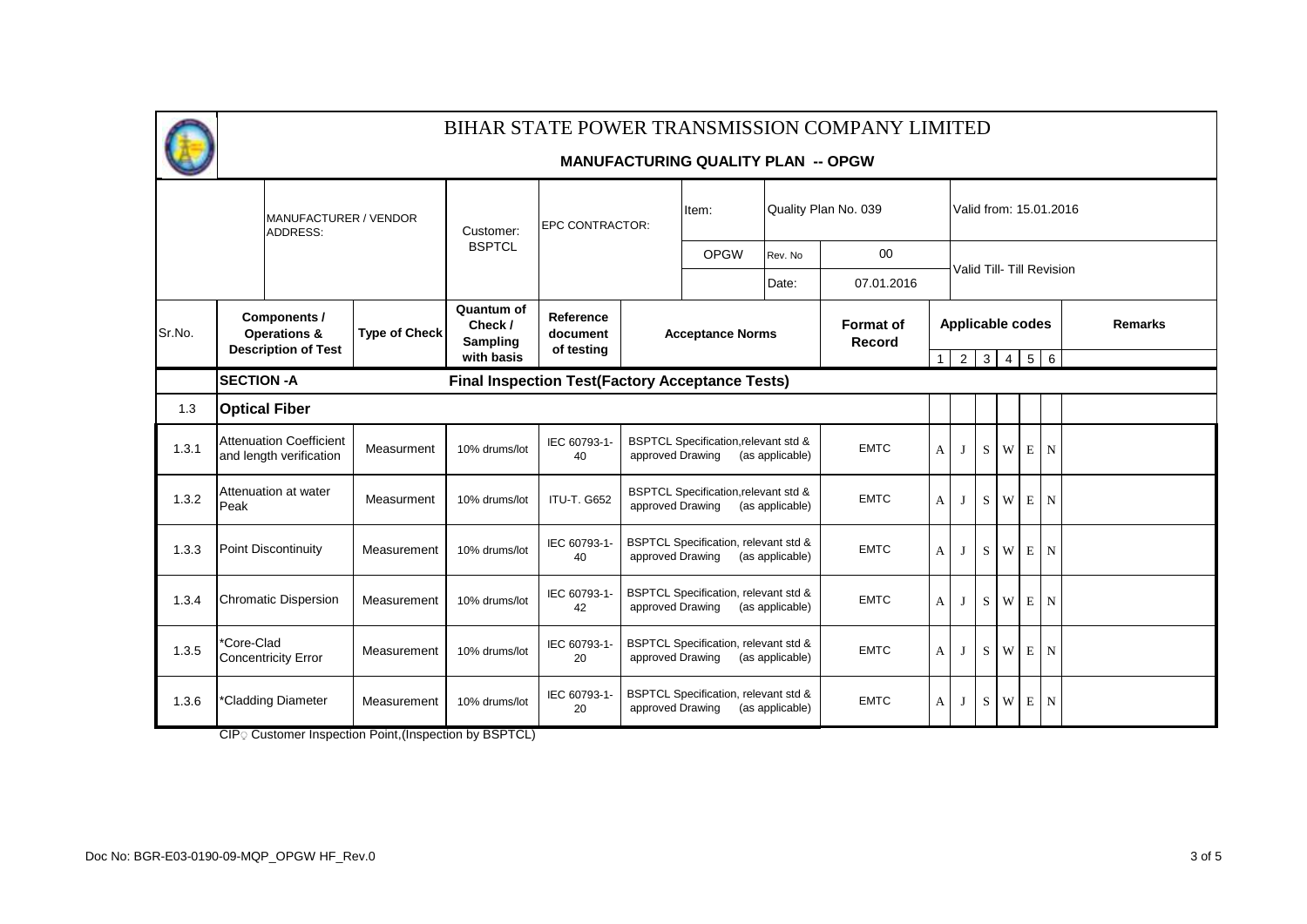

#### **MANUFACTURING QUALITY PLAN -- OPGW**

|        |  | MANUFACTURER / VENDOR<br><b>ADDRESS:</b>                        |  | Customer:                         | <b>EPC CONTRACTOR:</b> |  | Item:                   |         | Quality Plan No. 039              |                           |     |  |  | Valid from: 15.01.2016 |                |
|--------|--|-----------------------------------------------------------------|--|-----------------------------------|------------------------|--|-------------------------|---------|-----------------------------------|---------------------------|-----|--|--|------------------------|----------------|
|        |  |                                                                 |  | <b>BSPTCL</b>                     |                        |  | <b>OPGW</b>             | Rev. No | 00                                | Valid Till- Till Revision |     |  |  |                        |                |
|        |  |                                                                 |  |                                   |                        |  |                         | Date:   | 07.01.2016                        |                           |     |  |  |                        |                |
| Sr.No. |  | Components /<br><b>Type of Check</b><br><b>Operations &amp;</b> |  | Quantum of<br>Check /<br>Sampling | Reference<br>document  |  | <b>Acceptance Norms</b> |         | <b>Format of</b><br><b>Record</b> | Applicable codes          |     |  |  |                        | <b>Remarks</b> |
|        |  | <b>Description of Test</b>                                      |  | with basis                        | of testing             |  |                         |         |                                   | 2                         | 3 I |  |  | $4 \mid 5 \mid 6$      |                |

|       | <b>SECTION - A</b>                                                                |            |               |                      | <b>Final Inspection Test (Factory Acceptance Tests)</b>                      |             |  |  |
|-------|-----------------------------------------------------------------------------------|------------|---------------|----------------------|------------------------------------------------------------------------------|-------------|--|--|
| 1.4   | <b>Cable Drum</b>                                                                 |            |               |                      |                                                                              |             |  |  |
| 1.4.1 | Appereance of OPGW                                                                | Naked eyes | 100% drums    | vendor plant<br>std. | BSPTCL Specification, relevant std &<br>vendor plant Std.<br>(as applicable) | <b>EMTC</b> |  |  |
| 1.4.2 | Dimension verification                                                            | Measurment | 10% drums/lot | vendor plant<br>std. | <b>BSPTCL Specification/ approved drawing</b><br>relevant std                | <b>EMTC</b> |  |  |
| 1.4.3 | Material of Drum                                                                  | Measurment | 100% drums    | <b>BSPTCL TS</b>     | BSPTCL Specification, relevant std &<br>vendor plant Std.<br>(as applicable) | <b>EMTC</b> |  |  |
| 1.4.4 | Sealing Cable with End<br>caps                                                    | Naked eyes | 100% drums    | <b>BSPTCL TS</b>     | BSPTCL Specification, relevant std &<br>vendor plant Std.<br>(as applicable) | <b>EMTC</b> |  |  |
| 1.4.5 | Signing with<br>inspections official on<br>Drum details printed on<br>Paper       | Naked eyes | 100% drums    | <b>BSPTCL TS</b>     | BSPTCL Specification, relevant std &<br>vendor plant Std.<br>(as applicable) | <b>EMTC</b> |  |  |
| 1.4.6 | Sealing /Pasting the<br>Drum details over the<br>end capswith<br>transparent tape | Naked eyes | 100% drums    | <b>BSPTCL TS</b>     | BSPTCL Specification, relevant std &<br>vendor plant Std.<br>(as applicable) | <b>EMTC</b> |  |  |

CIP © Custpmer Inspection Point, (Inspection by Power Grid)